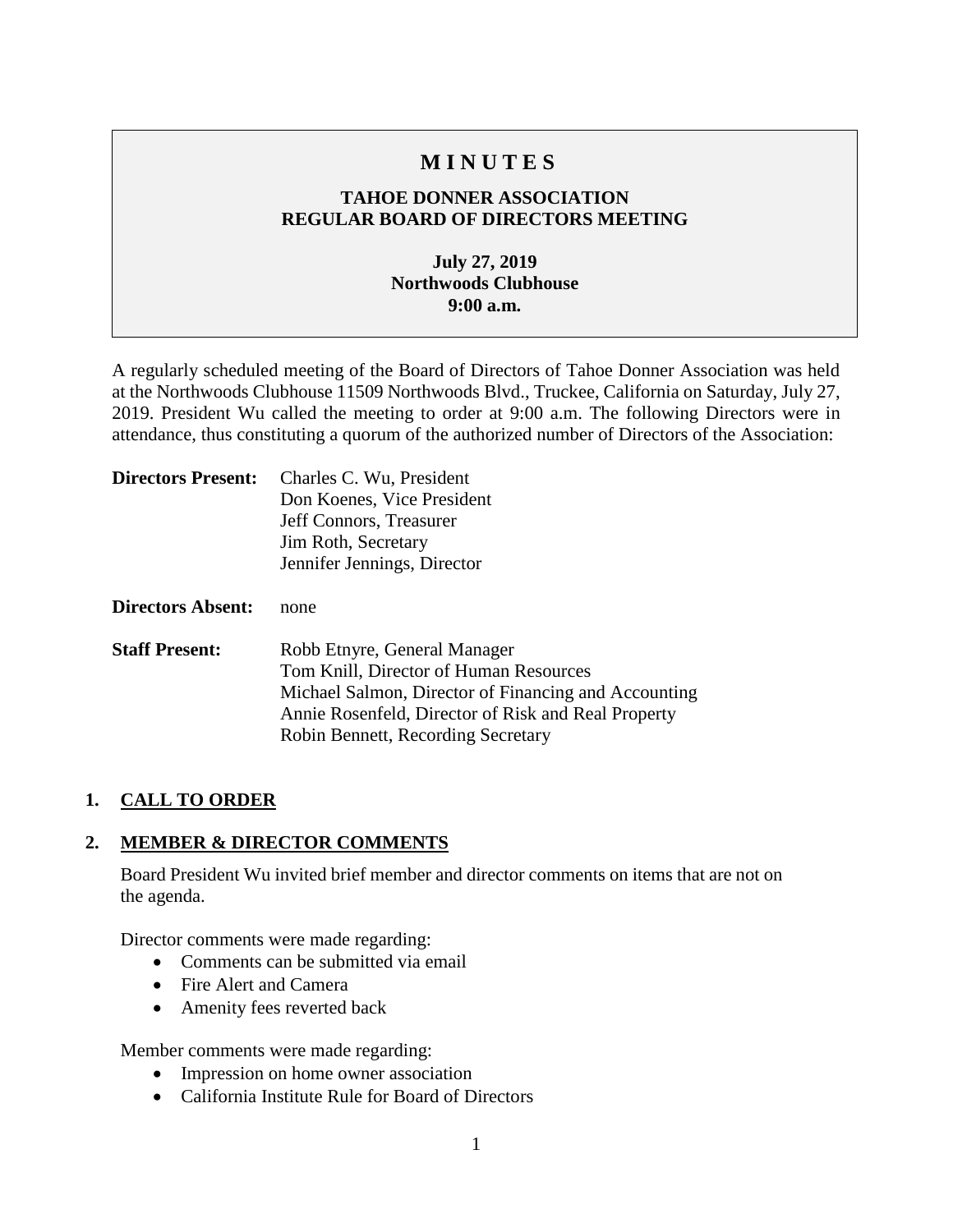- Reduced benefits for long term members
- Golf Course Greens 3, 5 and 6
- Pickle Ball
- Amenity fees and pricing

Members may submit additional comments by email to the Board of Directors at [board@tahoedonner.com.](mailto:board@tahoedonner.com) (Members are recognized to comment on agenda items as they occur).

#### **1. ACTION: CONSENT CALENDAR** (Board of Directors)

Items listed under the Consent Calendar are considered to be routine and were acted on as follows:

- June 21, 2019 Meeting Minutes
- June 23, 2019 Organizational Meeting Minutes
- Executive Session Report o June 21, 2019 o June 28, 2019 o July 12, 2019
- 5501 May Report
- Update banking signature cards
- Architectural Standards Committee New Member Jewelz Vaio
- Finance Committee New Member Terry Watson
- 2019 Elections Report
- Quarterly Fraud Prevention Policy Report

The following items were removed from the consent calendar to be discussed later in the meeting or tabled to the next board meeting:

- Update banking signature cards
- Finance Committee New Member Terry Watson
- Quarterly Fraud Prevention Policy Report

Director Koenes moved and Director Connors seconded to approve the consent calendar with the items above removed. Motion Passed:  $5 - 0$ .

# **4. COMMITTEE / TASK FORCE REPORTS**

(Committee/Task Force Chairs)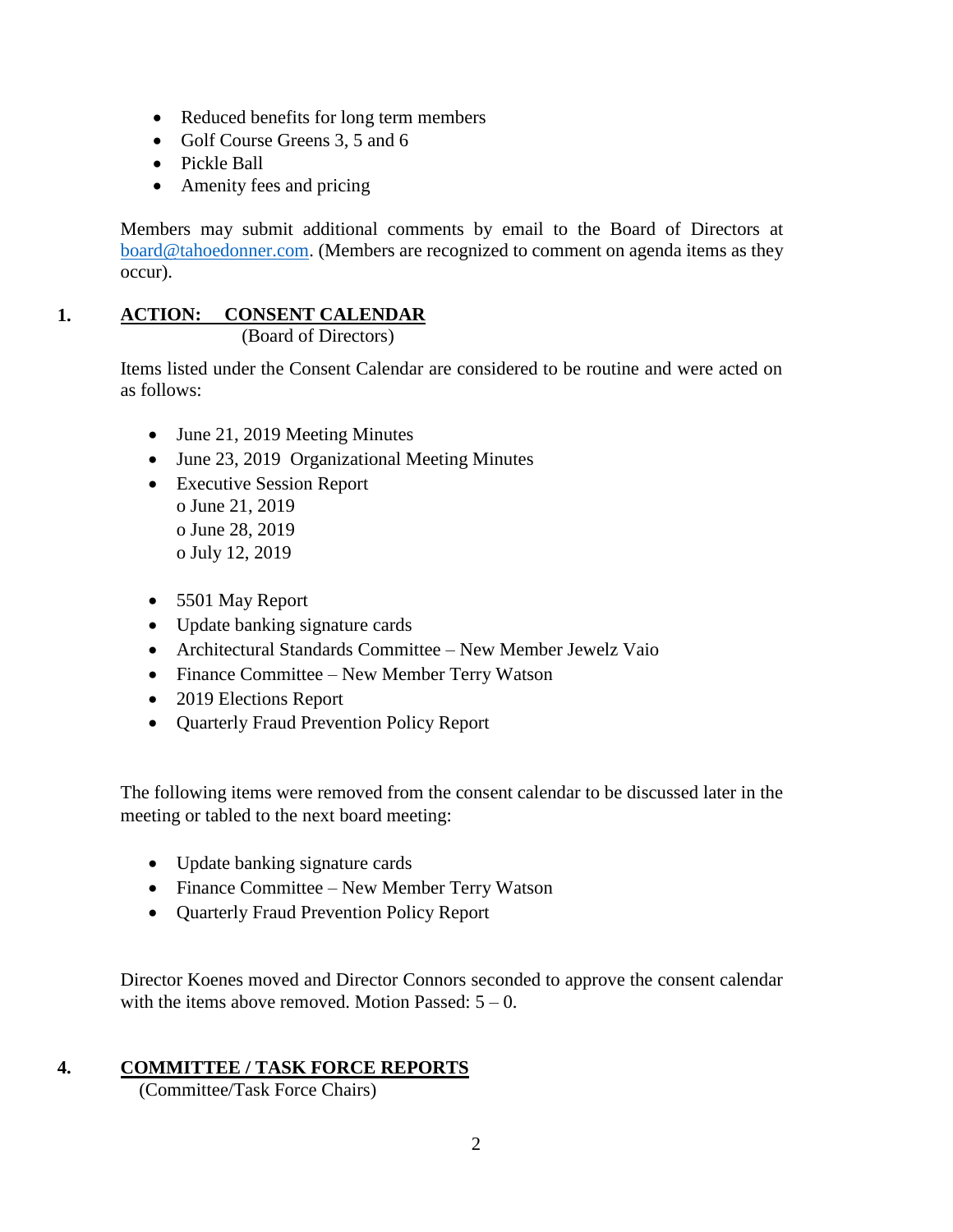The Board of Directors reviewed the Committee / Task Force written minutes and reports as a routine monthly procedure.

### **5. ACTION: PROMOTING PEACE AND QUIET IN TAHOE DONNER** (Robb Etnyre. General Manager, Charles C. Wu, Board President)

Event Tent: The Board of Directors discussed the event tent and concern with the complaints received due to noise. Michael Salmon presented the board with the financial implications if the board decision is to modify or eliminate the tent.

After further discussion, Director Wu moved and Director Koenes seconded to suspend 2020 bookings to the public until the policy decision is made next month. Motion passed:  $5 - 0$ .

Covenant Rules: Annie Rosenfeld, provided the board with a presentation and the process in responding to each complaintant. She also gave an overview of violations and the hearing process.

No action taken.

Real Time Weekend Code Enforcement Officer:

# **BREAK taken at 10:33 .am.**

The board meeting resumed at 10:43 a.m.

# **6. ACTION: PROMOTING GOOD GOVERNANCE**

(Robb Etnyre, General Manager, Michael Salmon, Director of Finance, Annie Rosenfeld, Director of Risk Management and Real Property)

Quarterly Financial/Operations Review: Michael Salmon gave a brief over view of second quarter financials.

2020 Strategic Budget Objectives: Robb Etnyre presented the strategic budget presentation to the board. Board President Charles C. Wu, requested that Robb submit the first 12 pages of the presentation with edits to the board before the August 24 meeting.

Capital Master Plan: Robb Etnyre presented the capital master plan and stage gate review process.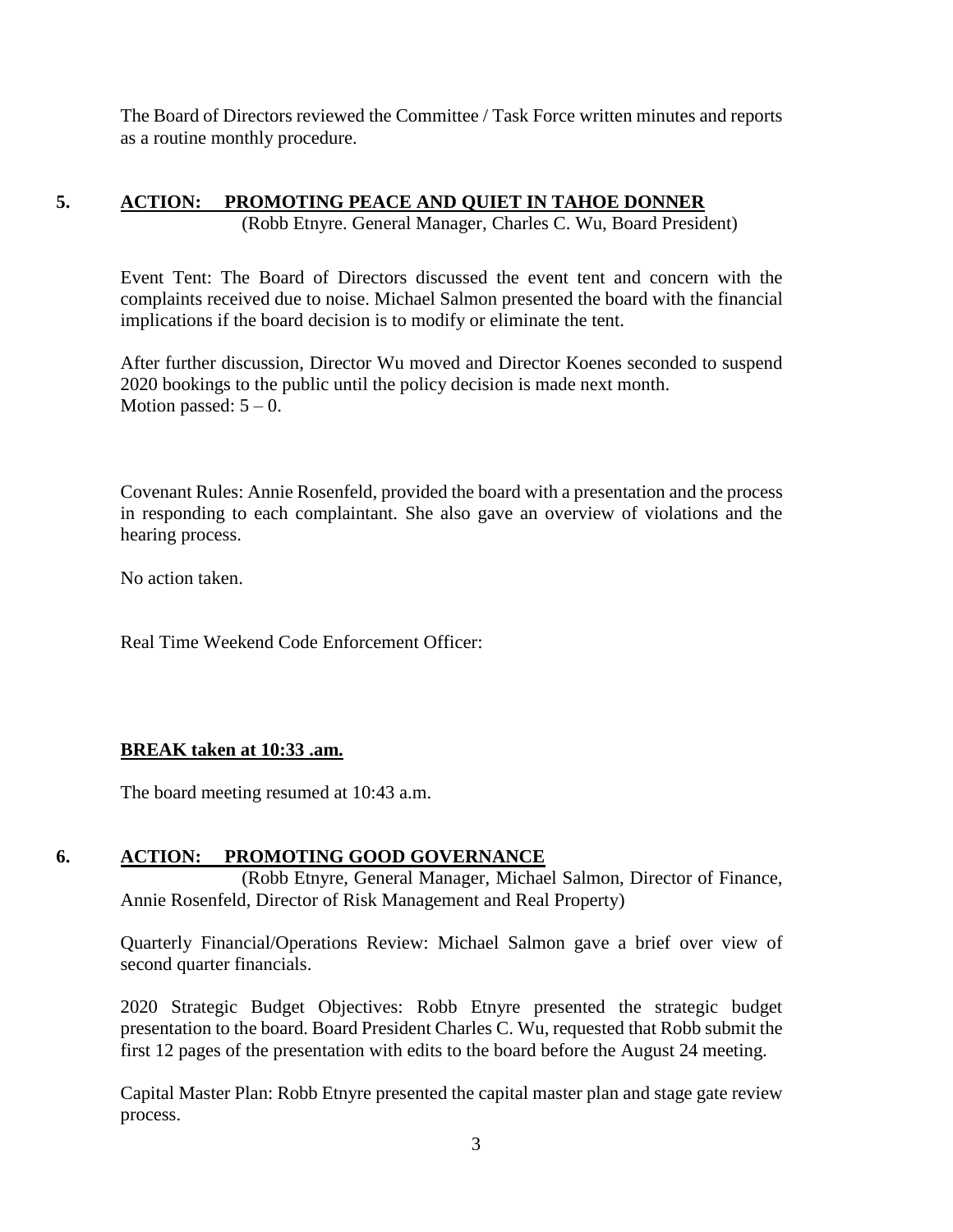Tahoe Donner Governing Documents: Director Jennings mentioned an engagement letter for review and discussion during executive session from Sproul.

HOA Counsel RFP Update: Director Jennings mentioned that 5 legal services proposals have been received and will be discussed in executive session.

GM Objectives Update: Board President Charles C. Wu, mentioned 7 objectives that the board came up with for the General Manager. The board will be working on the GM objectives on Sunday.

#### **7. BREAK taken earlier**

# **8. ACTION: MAINTAINING/IMPROVING AMENITY AND SERVICES**

(Robb Etnyre. General Manager, Charles C. Wu, Board President)

Food and Beverages: No action taken.

Golf Maintenance: The Board of Directors listened to various member comments regarding the condition of the course as well as the greens.

No action taken.

Private Amenity Access Pricing: No action taken.

### **9. ACTION: PROMOTING TRANSPARENCY, CUSTOMER SERVICE AND UNDERSTANDING OUR HOMEOWNER**

(Robb Etnyre. General Manager, Charles C. Wu, Board President)

### **10. ACTION: FIRE SAFETY**

(Annie Rosenfeld, Director of Risk Management and Real Property)

Proposed Amendments:

The Board of Directors reviewed the proposed amendments and new covensants rules for fire prevention and safety, and forest health rules.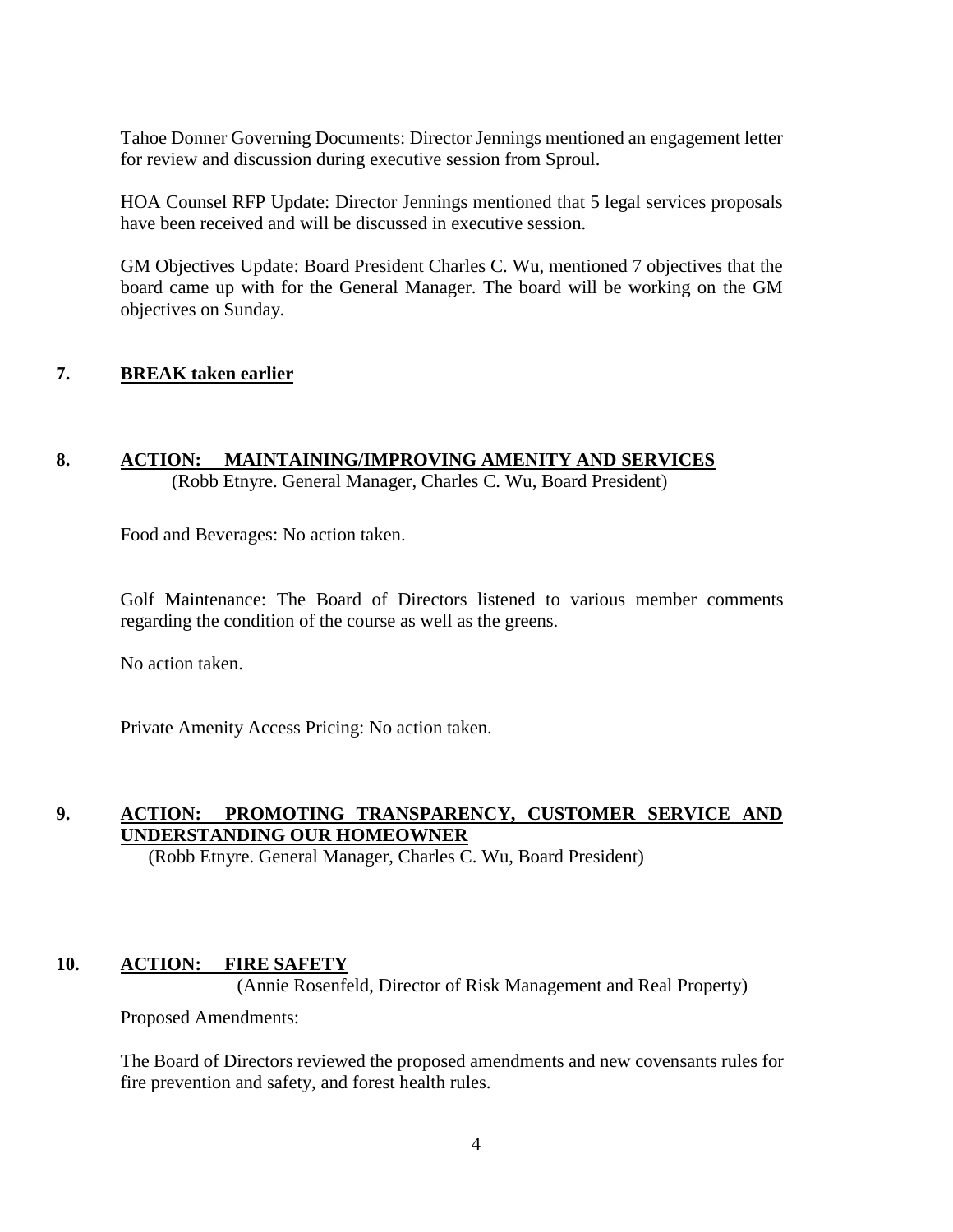After discussion Director Jennings moved to approve the proposed amendments and new rules with modification of language "during fire season" Director Koenes seconded. Motion passed:  $5 - 0$ .

Association Property:

# **11. LUNCH**

The board of directors adjourned for lunch at 1:06 p.m.

The board meeting resumed at 2:05 p.m. to Board Training

# **12. BOARD TRAINING – NOT RECORDED OR BROADCAST**

(Adams Stirling, PLC)

The Board of Directors were provided with board training on the Board Member Duties and Liabilities from Adrian Adams, Adams Stirling, PLC.

# **13. BREAK taken at 4:35 p.m.**

The board meeting resumed at 4:41 p.m. to executive session.

### **14. EXECUTIVE SESSION (closed to members)**

The Board of Directors adjourned to executive session at 4:41 p.m.

# **15. ADJOURNMENT**

Director \_\_\_\_\_\_ moved and Director \_\_\_\_\_ seconded to approve adjournment of the regular board meeting at p.m. Motion passed:

Submitted by:

Jim Roth, Board of Directors Secretary

\_\_\_\_\_\_\_\_\_\_\_\_\_\_\_\_\_\_\_\_\_\_\_\_\_\_\_\_\_\_\_\_\_\_\_\_\_\_

# **SECRETARY'S CERTIFICATE**